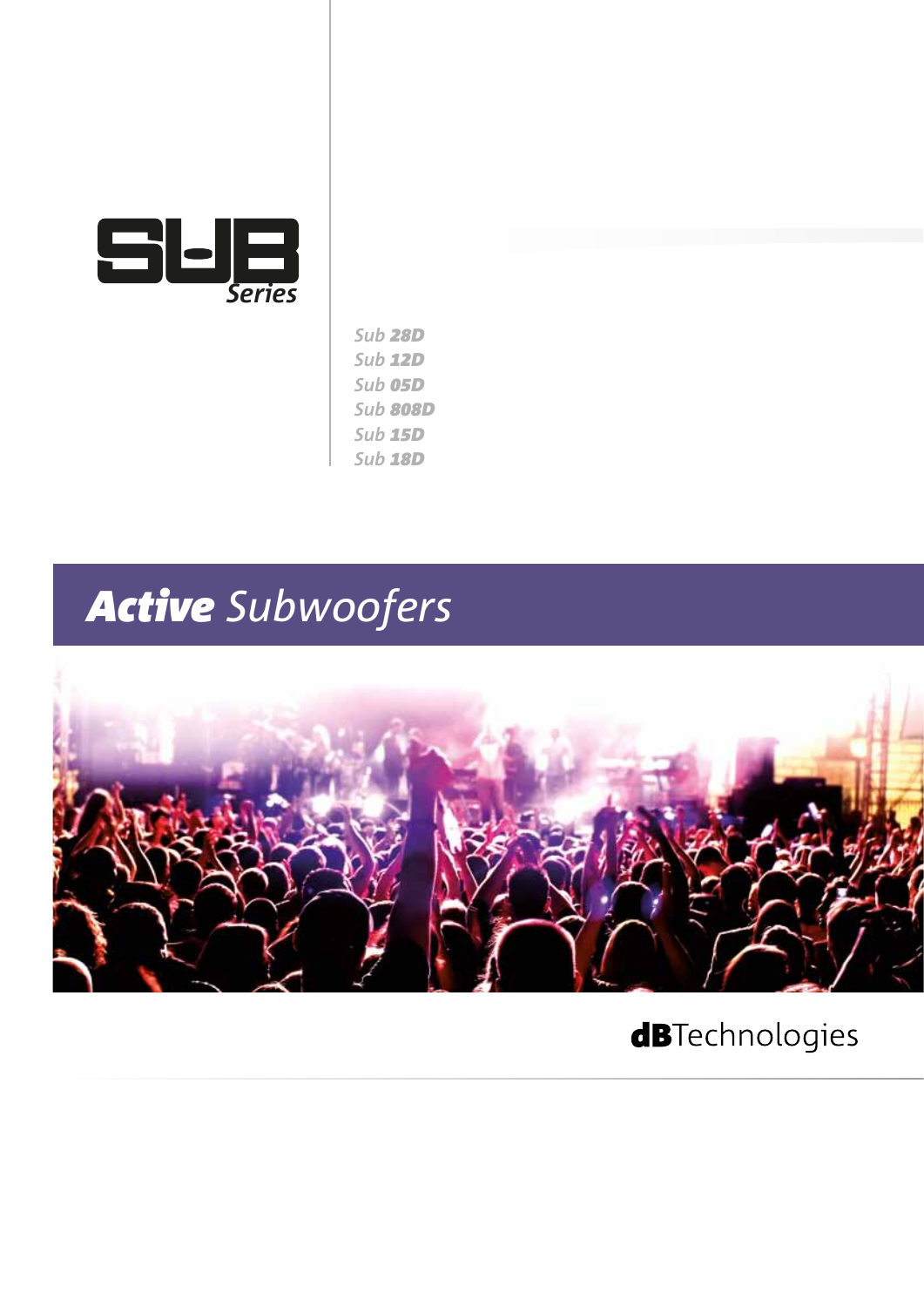# S*Series*

### Active Class-DSS Subwoofers **Canada Active Class-D Subwoofers**

dBTechnologies is well known for its remarkable active subwoofers with outstanding performance, combining powerful and precise subsonic reproduction with excellent tonal quality.

The dBTechnologies' bandpass design guarantees a well balanced reproduction of sound but adding a few dB SPL extra, compared to regular bass-reflex designs. The result is maximum performance, out of a very compact and lightweight enclosure.

All powered subwoofers are equipped with an active crossover, which can operate in Mono or Stereo mode, providing all combinations for applications with one or more subwoofers.

With digital power amps lightening the load, toting and setting up these bins is an exercise in convenience. This handling ease is an asset users are sure to value, particularly those frequently tasked to set up and tear down systems for live applications.

Developed by dBTechnologies, H.E.T™ housings are made of premium-quality multiply wood with a hardwearing, durable, and scratch-resistant coating. Tough, robust plastic side panels provide excellent protection for the housing as well as integrated grips and electrical connectors for utmost handling convenience and safety.

- *H.E.T™ (Hybrid Enclosure Technology)*
- *Digipack™ digital amplifiers*
- *Double Sub Preset EQ*
- *Stereo I/O for easy setup*

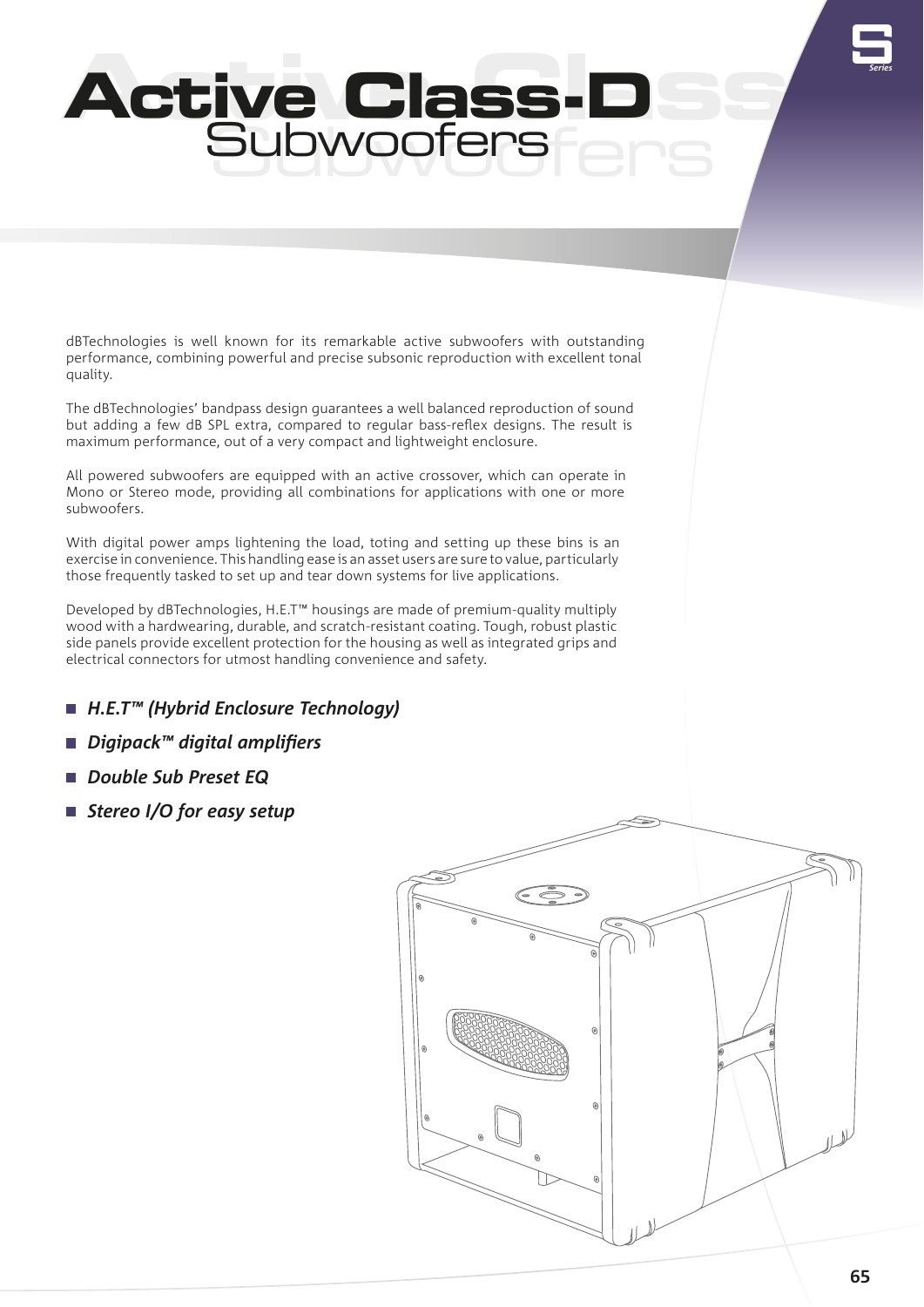

### **Active Class-D Subwoofers**





### *Active 2x8" Subwoofer*

We engineered the SUB 28 D to provide low-end reinforcement for compact satellites such as dBTechnologies L and K Series speakers.



This light and lean enclosure houses two 8" woofers driven by a 800W digital power amp and an onboard digital stereo x-over. Setting up mono and stereo satellite systems is a piece of cake with this amp and DSP on board.

### **SUB** 28D

### *Technical Data*

Speaker Type: Active Bandpass Subwoofer

#### *Acoustical data*

Frequency Response [-10dB]: 45 - 150 Hz Max SPL: 125 dB Directivity: omnidirectional LF: 2x8 "

### *Amplifier*

Amp Technology: Digipack™ Amp Class: Class D Peak Power: 800 W

#### *Processor*

Controller: DSP 24 bit/ 48 kHz Phase: 0, 180 ° Limiter: Dual Active Limiter Crossover Frequency: 100 Hz, 24dB/Octave System Presets: Flat, Boost

### *Inputs*

Signal Input: 2x XLR Signal Output: 2x XLR X-Over Out/ Link Out)

### *Mechanics*

Housing: Multiplex with H.E.T coating, reinforced Width: 290 mm (11.6 in) Height: 520 mm (20.8 in) Depth: 505 mm (20.2 in) Weight: 19.5 kg (42.99 lbs)





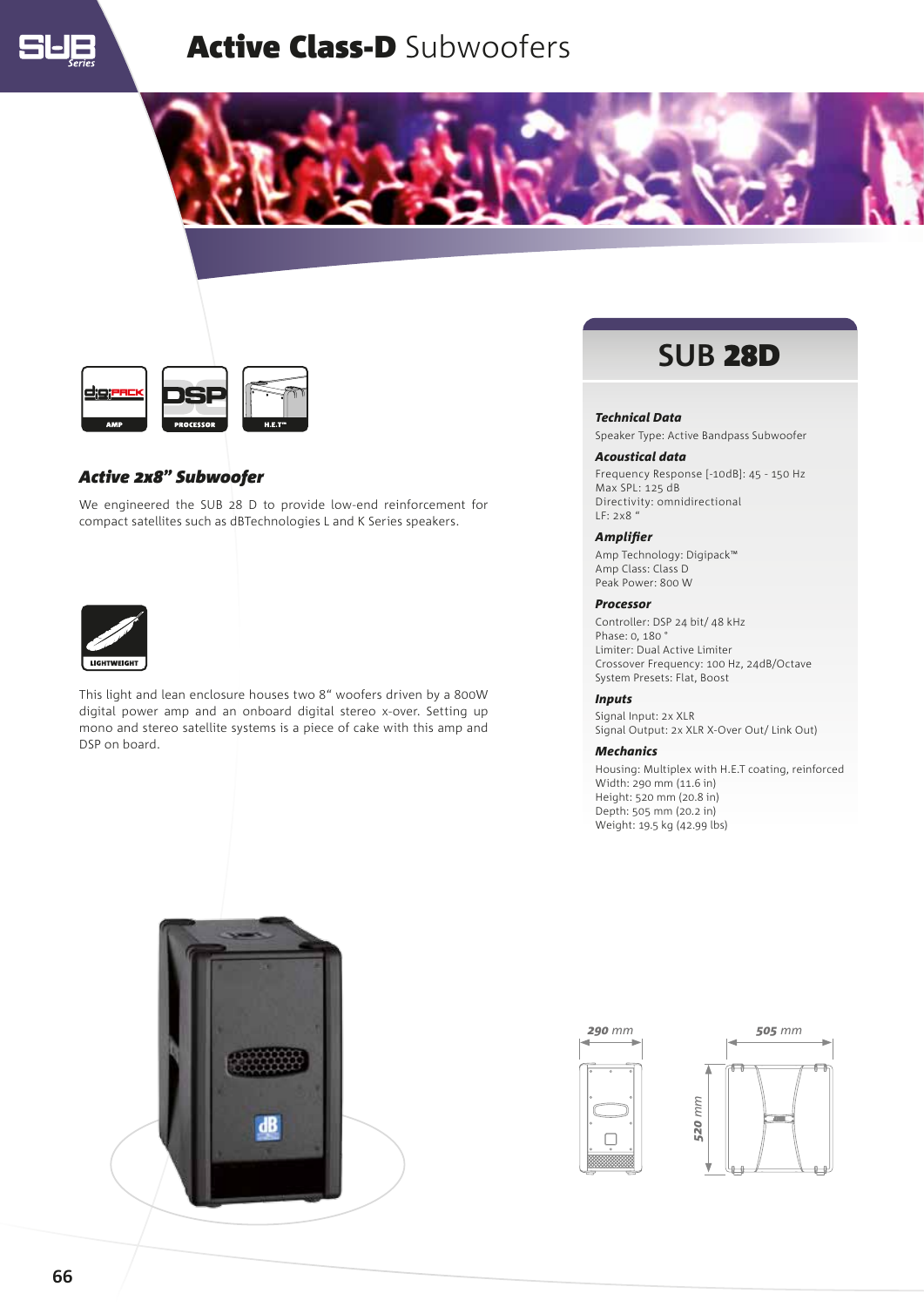

### **SUB** 12D

### *Technical Data*

Speaker Type: Active Bandpass Subwoofer

### *Acoustical data*

Frequency Response [-10dB]: 40 - 150 Hz Max SPL: 127 dB Directivity: omnidirectional LF: 12 "

### *Amplifier*

Amp Technology: Digipack™ Amp Class: Class D Peak Power: 800 W

### *Processor*

Controller: DSP 24 bit/ 48 kHz Phase: 0, 180 ° Limiter: Dual Active Limiter Crossover Frequency: 100 Hz, 24dB/Octave System Presets: Flat, Boost

### *Inputs*

Signal Input: 2x XLR Signal Output: 2x XLR X-Over Out/ Link Out

### *Mechanics*

Housing: Multiplex with H.E.T coating, reinforced Width: 390 mm (15.6 in) Height: 520 mm (20.4 in) Depth: 505 mm (19.9 in) Weight: 24 kg (52.91 lbs)



*Exceptionally Light and Remarkably Rugged*

### *Active 12" Subwoofer*

Equipped with a 800W digital power amp, the SUB 12 D is the perfect complement to 8" or 10" speaker systems for users looking to set up small but assertive satellite systems that deliver exceptional performance.



Featuring compact dimensions and the innovative H.E.T™ housing, this unit is easy to transport and set up. Connecting satellites is an exercise in convenience thanks to an integrated digital crossover (DSP) with adjustable frequency.



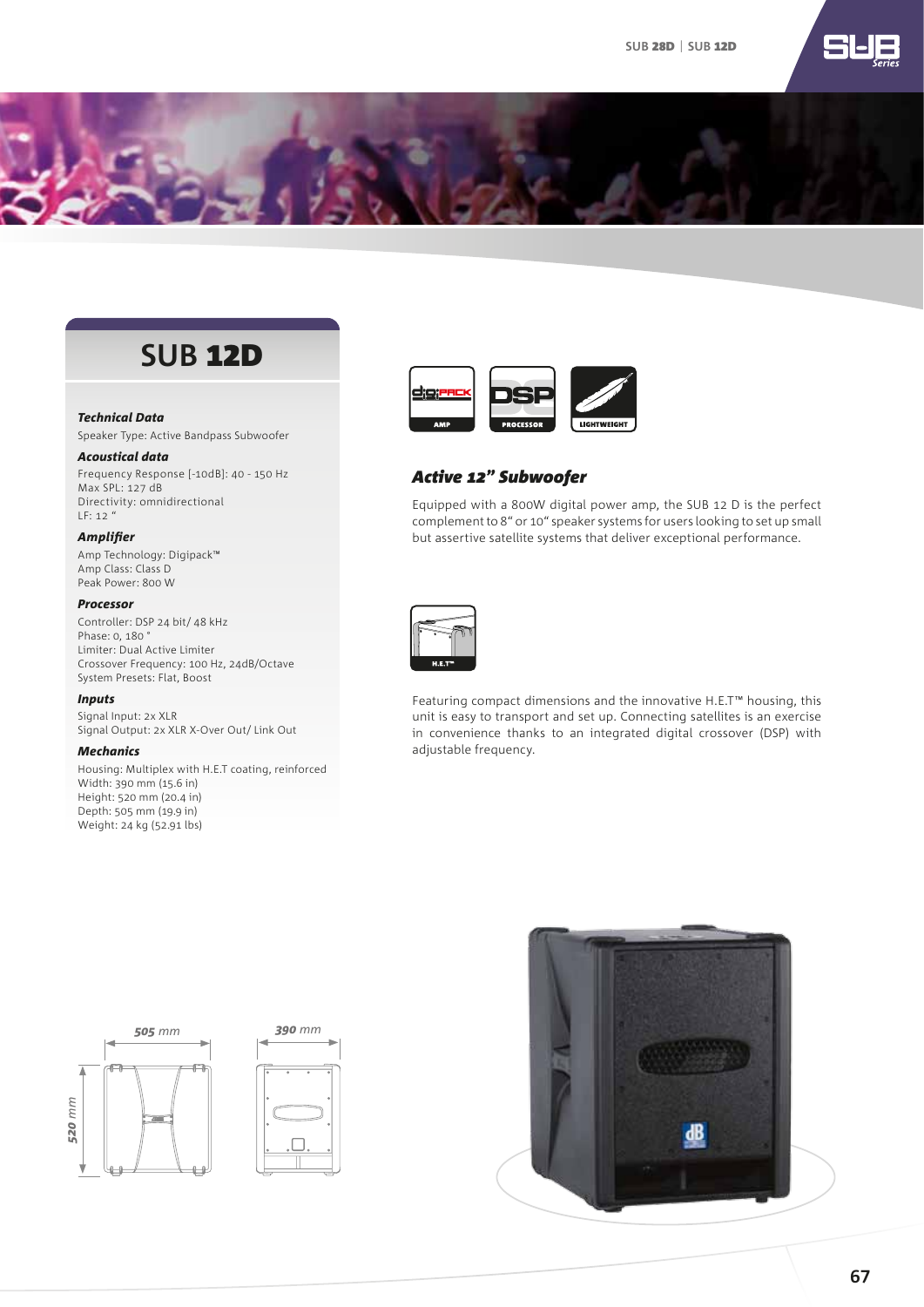

### Active Class-D Subwoofers





### *Active 15" Subwoofer*

The 800W SUB 05D is an excellent choice for extending 10" and 12" loudspeakers' range. It packs the kind powerful low-end punch necessary for contemporary sounds and pumps out plenty of SPL for live applications.



The unit connects easily and quickly courtesy of a built-in digital stereo crossover (DSP) with boost selector and phase inversion switch.

Housed in the newly developed H.E.T™ enclosure featuring integrated control features, this rugged cabinet tough enough to stand up to the rigors of transport.

### **SUB** 05D

### *Technical Data*

Speaker Type: Active Bandpass Subwoofer

#### *Acoustical data*

Frequency Response [-10dB]: 30 - 150 Hz Max SPL: 129 dB Directivity: omnidirectional LF: 15 "

### *Amplifier*

Amp Technology: Digipack™ Amp Class: Class D Peak Power: 800 W

#### *Processor*

Controller: DSP 24 bit/ 48 kHz Phase: 0, 180 ° Limiter: Dual Active Limiter Crossover Frequency: 100 Hz, 24dB/Octave System Presets: Flat, Boost

### *Inputs*

Signal Input: 2x XLR Signal Output: 2x XLR X-Over Out/ Link Out

#### *Mechanics*

Housing: Multiplex with H.E.T coating, reinforced Width: 490 mm (19.6 in) Height: 520 mm (20.5 in) Depth: 615 mm (24 in) Weight: 29,5 kg (65.04 lbs)





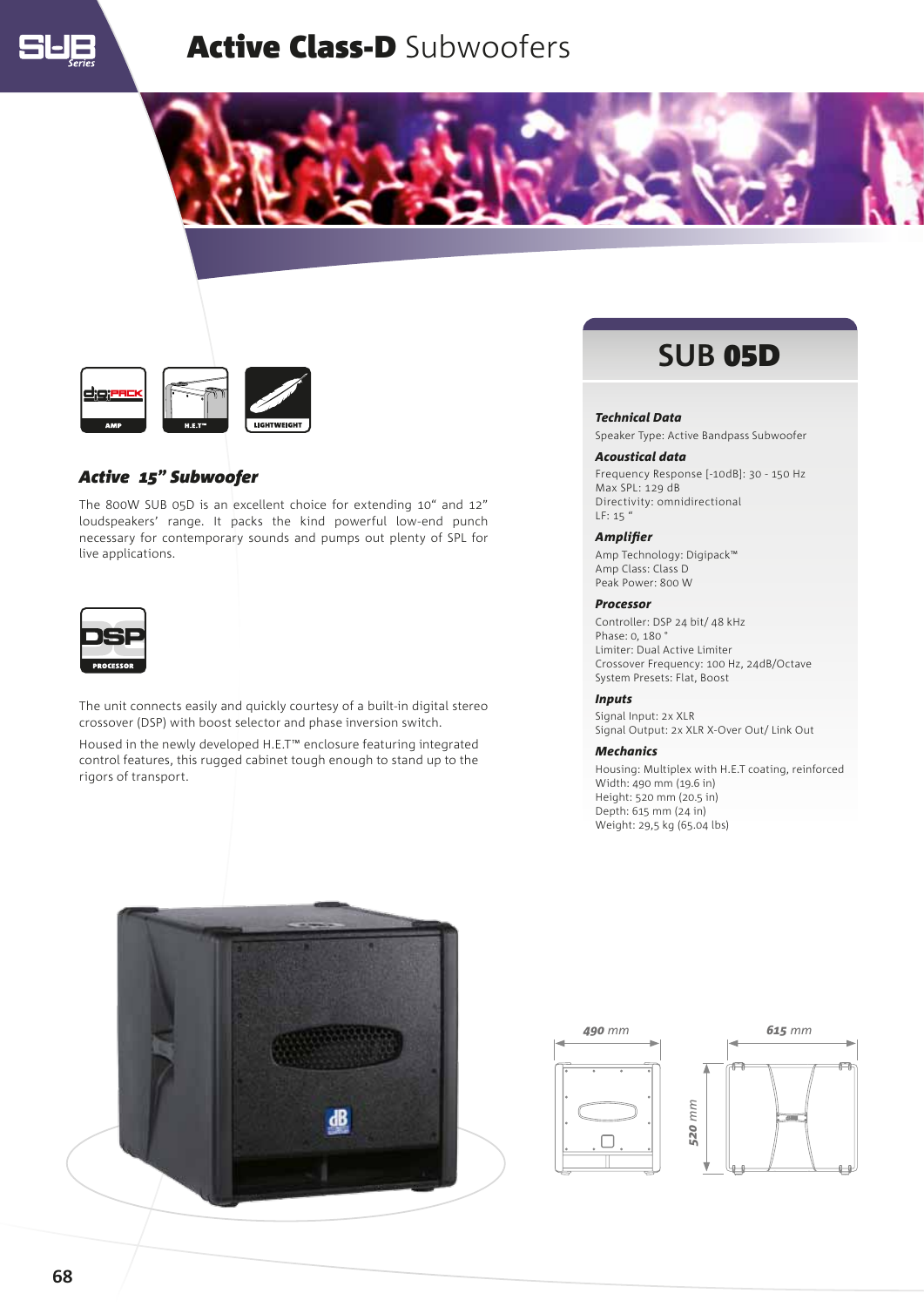

### **SUB** 808D

### *Technical Data*

Speaker Type: Active Bandpass Subwoofer

### *Acoustical data*

Frequency Response [-10dB]: 30 - 150 Hz Max SPL: 130 dB Directivity: omnidirectional LF: 18 "

### *Amplifier*

Amp Technology: Digipack™ Amp Class: Class D Peak Power: 1000 W

### *Processor*

Controller: DSP 24 bit/ 48 kHz Phase: 0, 180 ° Limiter: Dual Active Limiter Crossover Frequency: 100 Hz, 24dB/Octave System Presets: Flat, Boost

### *Inputs*

Signal Input: 2x XLR Signal Output: 2x XLR Link Out/X-Over Out

### *Mechanics*

Housing: Multiplex with H.E.T coating, reinforced Width: 640 mm (25.6 in) Height: 520 mm (20.8 in) Depth: 615 mm (24.6 in) Weight: 34,8 kg (74.96 lbs)



*Exceptionally Light and Remarkably Rugged*

### *Active 18" Subwoofer*

Sporting an 18" woofer loaded to a bandpass housing and an onboard 1000W digital power amp, the SUB 808D delivers a low-ranging bass foundation to provide precisely the low-end support 12" and 15" speaker systems need.



Such rigs are easily set up, connected and configured thanks to the builtin digital stereo x-over (DSP) with phase reverse switch, and integrated control features.

The H.E.T™ enclosure is a tough, road-worthy housing that keeps the components inside well protected.



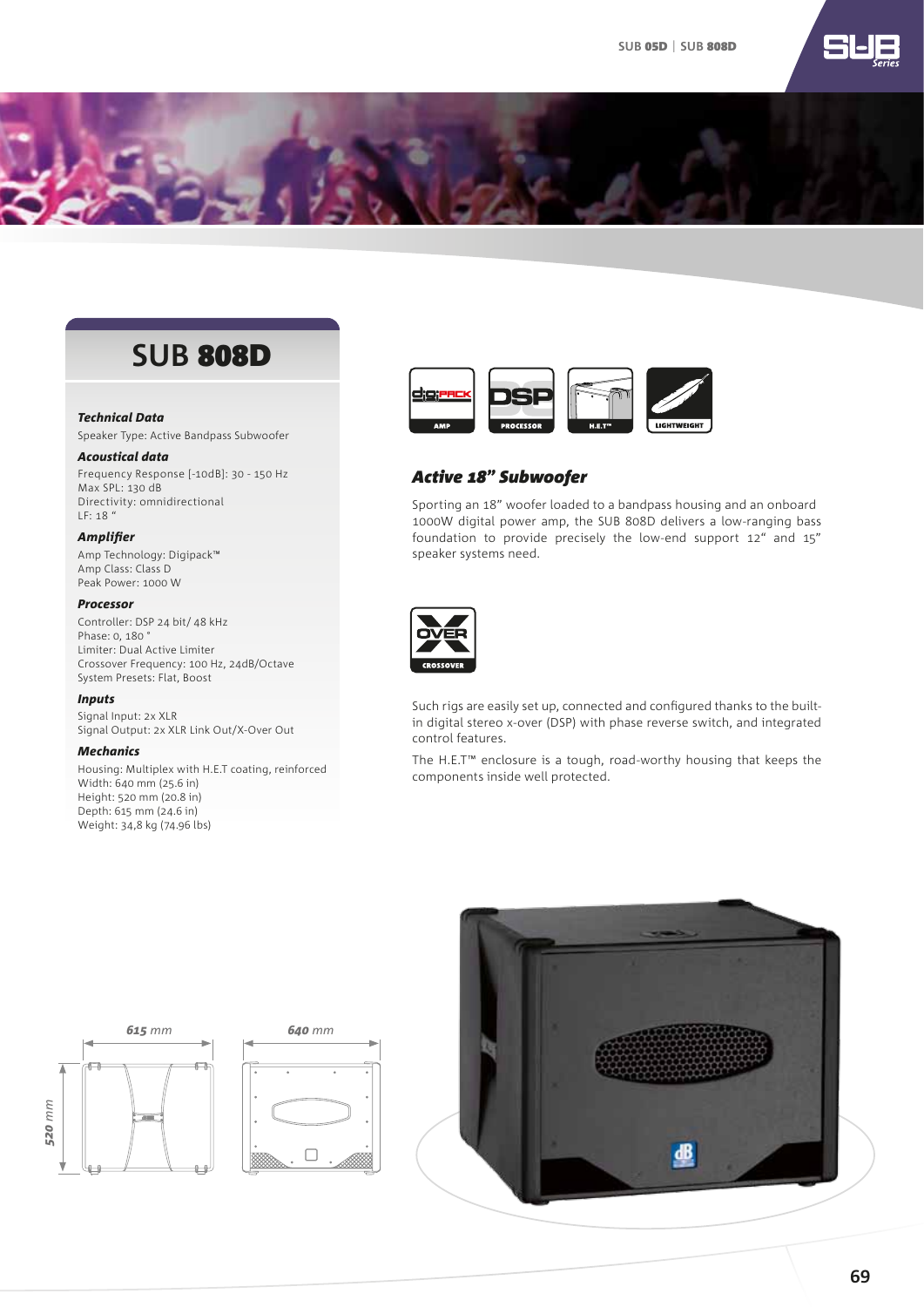

### **Active Class-D Subwoofers**





### *Active 15" Subwoofer*

Loaded with 15" woofer and featuring band-pass cabinet, the SUB 15D is a remarkably agile and responsive speaker system.

Driven by an onboard digipro® digital power amp, this bin packs a powerful low-end punch perfect for rendering kick drums with high SPL.







### **SUB** 15D

### *Technical Data*

Speaker Type: Active Bandpass Subwoofer

### *Acoustical data*

Frequency Response [-10dB]: 35 - 150 Hz Max SPL: 133 dB Directivity: omnidirectional LF: 15 " Voice Coil LF: 3 "

### *Amplifier*

Amp Technology: Digipro® Amp Class: Class D Power PRG: 1000 W Peak Power: 2000 W

#### *Processor*

Controller: Digital Phase: 0, 180 ° Limiter: RMS, Peak, thermal Crossover Frequency MF-HF: 90, 120 Hz LF-Xover out slope: 24 dB/Octave

### *Inputs*

Signal Input: 2x XLR Signal Output: 2x XLR X-Over Out/ Link Out

### *Mechanics*

Housing: Multiplex, birch plywood Pole Mount: M20 Width: 436 mm (17.44 in) Height: 600 mm (24 in) Depth: 600 mm (24 in) Weight: 32 kg (70.55 lbs)